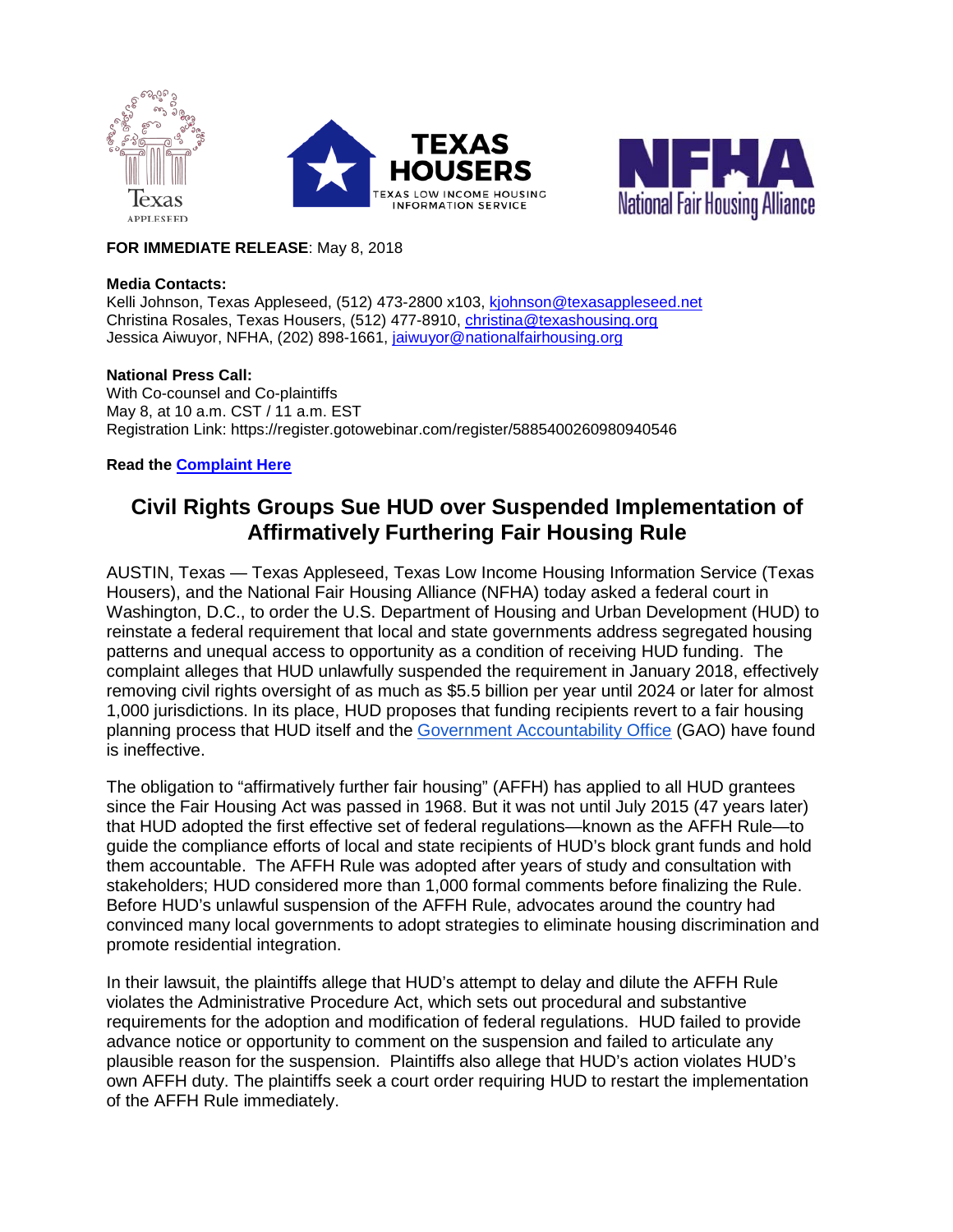"For thirty years, NFHA has promoted the affirmatively furthering fair housing requirement of the Fair Housing Act. We have advocated to HUD to release an effective AFFH Rule, educated jurisdictions, fair housing groups and community-based organizations about the AFFH requirements, and implemented programs designed to further fair housing," said **Lisa Rice, President and CEO of NFHA.** "Each day HUD holds up requiring jurisdictions to fully comply with the law is another day that millions of people are being denied fair housing opportunities. HUD's action is a clear example of 'justice delayed, justice denied."

The plaintiffs are represented by the Lawyers' Committee for Civil Rights Under Law, the law firm of Relman, Dane & Colfax PLLC, the American Civil Liberties Union (ACLU), the NAACP Legal Defense and Educational Fund, Inc. (LDF), the Poverty & Race Research Action Council (PRRAC), and Public Citizen Litigation Group. Texas Appleseed also serves as cocounsel.

Under HUD's pre-2015 process, jurisdictions throughout the country routinely ignored problems of segregation and discrimination while continuing to collect HUD funds. For instance, Muskegon County, Ohio, denied a predominately African-American neighborhood access to public water service for decades, even as surrounding white neighborhoods were served. Westchester County, New York, repeatedly certified its compliance with AFFH requirements even as it steered affordable housing developments into the most segregated neighborhoods in the county and permitted many white jurisdictions to resist affordable housing altogether. And Houston, Texas, has repeatedly closed its eyes to unequal municipal drainage systems in which predominantly white communities are protected from storm surges with engineered drainage while communities of color are relegated to open ditches that predictably overflow into adjoining homes.

The AFFH Rule greatly improved the process for HUD grantees, including local governments, states, territories, and public housing authorities, to fulfill their obligation to affirmatively further fair housing. The Rule's required Assessment of Fair Housing (AFH) is an in-depth, holistic planning process that leverages data and robust community participation to inform the selection and prioritization of measures to overcome entrenched barriers to housing discrimination, residential integration, and access to opportunity.

Under the Rule, HUD grantees must conduct AFHs on a regular schedule by using a HUDapproved tool. HUD reviews the AFHs and either approves or rejects them. In stark contrast, the pre-2015 process did not require jurisdictions to submit their fair housing plans to HUD. In fact, the GAO's analysis found that many jurisdictions did not even complete them. These jurisdictions were falsely certifying to HUD that they were fulfilling their obligation to affirmatively further fair housing and were eligible for federal funds when they were not.

Texas Housers and Texas Appleseed have helped in the development of Assessments of Fair Housing in several jurisdictions across the state. In particular, they have provided substantial input into the development of municipal AFHs in Lewisville, Fort Worth, Corpus Christi, and League City. They also helped Hidalgo County grassroots organizations with research, advocacy and community organizing during the development of a regional AFH in the Hidalgo County region, covering 19 jurisdictions and housing authorities.

The Texas advocacy groups leveraged the community participation provision of the AFH process to educate community members about how cities and counties further inequality when they don't take steps to undo centuries of segregation and discrimination. The AFFH rule made the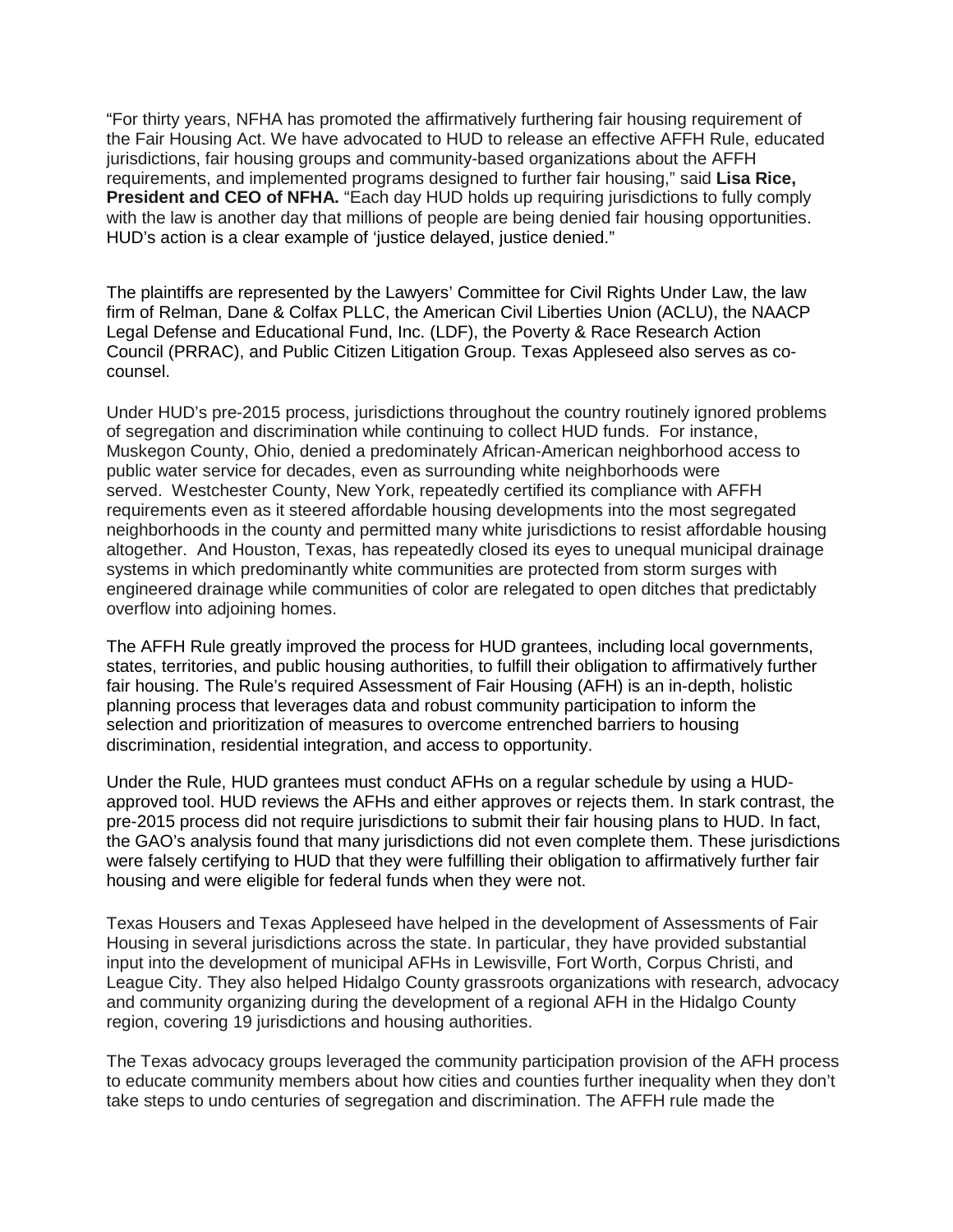community planning process more accessible to Texans who have historically been excluded, allowing them to share their experience of unequal treatment and segregation, demand more from their local governments, and help their communities work towards inclusiveness and openness.

The need for vigorous HUD oversight of its grantees' compliance with fair housing laws is especially apparent in Texas. Plaintiffs Texas Appleseed and Texas Housers have a long track record of working to ensure the equitable use of federal housing and community development funds in the communities they serve, particularly in the aftermath of devastating hurricanes. The AFFH Rule is needed now more than ever as a bulwark against an unequal rebuilding process in the wake of Hurricane Harvey.

"We have spent over a decade working with state and local governments to provide understanding that segregation is not an accident—it is the product of decades of intentional government policy," said **Madison Sloan, Director of Texas Appleseed's Disaster Recovery & Fair Housing Project.** "Reversing segregation is critical—and not just for the communities that have been denied access to safe, decent neighborhoods through exclusion and disinvestment. It is research-based policy that benefits everyone. HUD's unlawful suspension of the AFFH rule is a huge step backward in the movement to create equitable, inclusive communities."

"Today, we challenge HUD's outrageous disregard of a landmark civil rights law. Fifty years after our nation made a commitment to end housing discrimination, too many cities and states still use government funds in ways that deprive people of housing choices and maintain residential segregation," said **Christina Rosales, Communications Director of Texas Housers**. "HUD painstakingly engaged in a multi-year public process to create a rule to put a stop to these illegal actions. Then in January, without due process and in violation of HUD's sacred obligation, Secretary Carson suspended that rule and has forsaken civil rights enforcement. Since Secretary Carson has refused to do his job, we ask the courts to direct him to do so."

"What HUD has done in suspending the AFFH Rule can only be described as dereliction of its solemn duty to ensure that federal housing funds are distributed only to jurisdictions that comply with their civil rights obligations," said **Michael Allen, partner in the civil rights firm Relman, Dane & Colfax**. "Flouting the rule of law, HUD's action signals to every jurisdiction in the country that there will be no consequence for civil rights violations, and that HUD has no interest in helping cities, counties and states to expand housing opportunities for their residents."

Read the full complaint, [here.](http://nationalfairhousing.org/affh-hud-complaint/)

###

**Texas Low Income Housing Information Service, or Texas Housers**, is a nonprofit 501(c)(3) corporation established in Austin in 1988 by a concerned group of community leaders, nonprofit, public and private housing providers and low income people.

**Texas Appleseed** is a public interest justice center that works to change unjust laws and policies that prevent Texans from realizing their full potential. Our nonprofit conducts data-driven research that uncovers inequity in laws and policies and identifies solutions for lasting, concrete change.